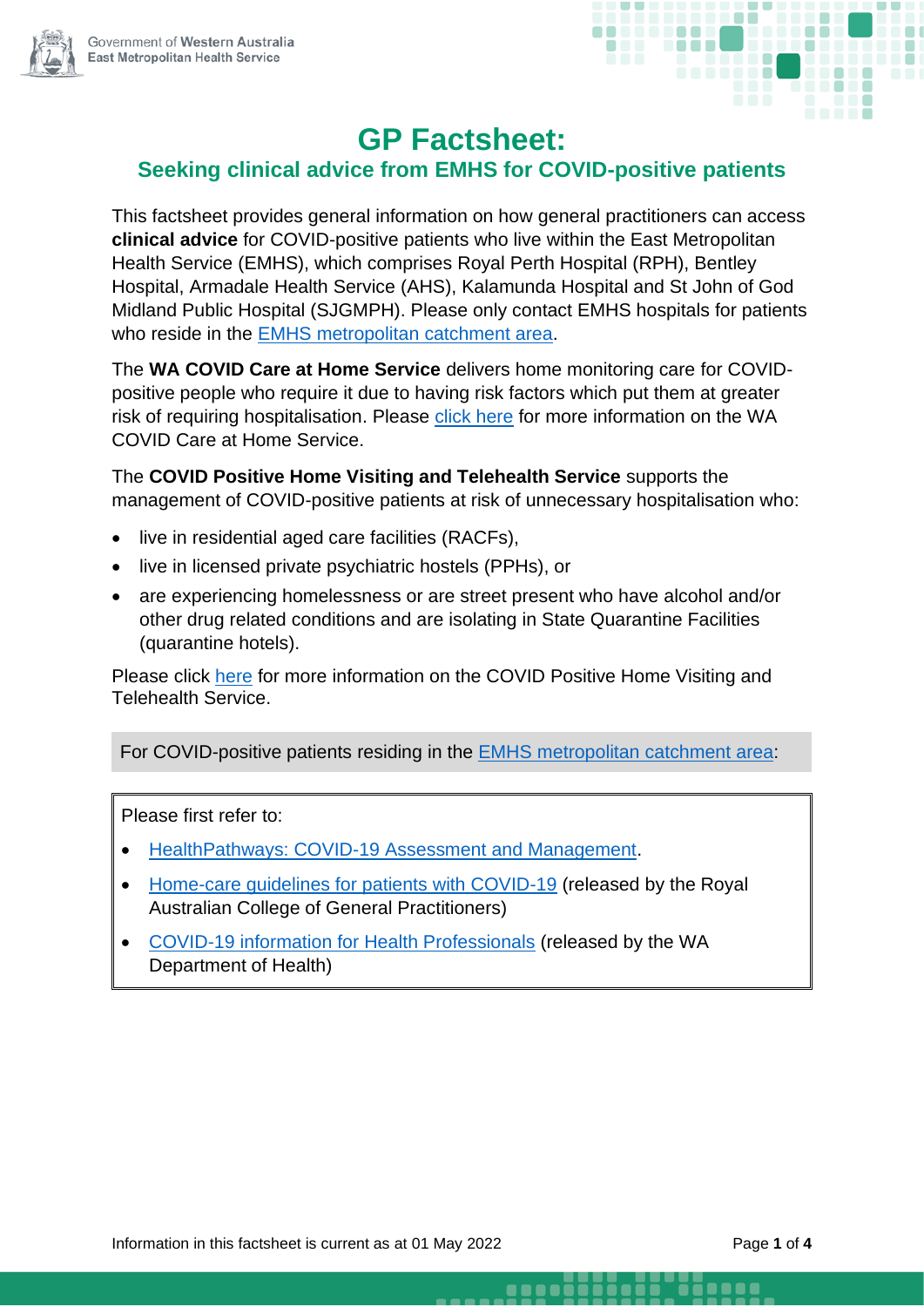



## **EMHS Clinical advice on COVID-related health problems**

1. How do I access early intravenous therapy for my COVID-positive patient who **does not** need hospitalisation but is in a high-risk group and has contraindications or isn't eligible for molnupiravir or nirmatrelvir/ritonavir (Paxlovid) on the PBS?

Note: If potentially eligible for intravenous therapy, please call prior to submitting e-form.

| <b>Royal Perth and Bentley</b> | Please ring RPH switchboard on (08) 9224 2244,    |
|--------------------------------|---------------------------------------------------|
| Hospitals                      | identify yourself as a GP and ask for the On Call |
|                                | <b>COVID Infectious Diseases Consultant</b>       |
| <b>Armadale Health</b>         | Contact RPH (see above).                          |
| Service and Kalamunda          |                                                   |
| Hospital                       |                                                   |
| St John of God Midland         | Contact RPH (see above).                          |
| <b>Public Hospital</b>         |                                                   |

2. How do I seek urgent clinical advice on managing COVID-related health problems for my COVID-positive patient?

| <b>Royal Perth and Bentley</b> | Please ring RPH switchboard on (08) 9224 2244,         |
|--------------------------------|--------------------------------------------------------|
| Hospitals                      | identify yourself as a GP and ask for the On Call      |
|                                | <b>COVID Infectious Diseases Consultant or On Call</b> |
|                                | <b>Respiratory Registrar</b> (based on symptoms of     |
|                                | concern)                                               |
| Armadale Health                | Please ring AHS switchboard on (08) 9391 2000,         |
| Service and Kalamunda          | identify yourself as a GP and ask for the COVID        |
| Hospital                       | <b>Consultant of the day</b>                           |
| St John of God Midland         | Please ring the SJGMPH GP Hotline on (08) 9462         |
| <b>Public Hospital</b>         | 4222, identify yourself as a GP and ask for the        |
|                                | <b>COVID Consultant of the day</b>                     |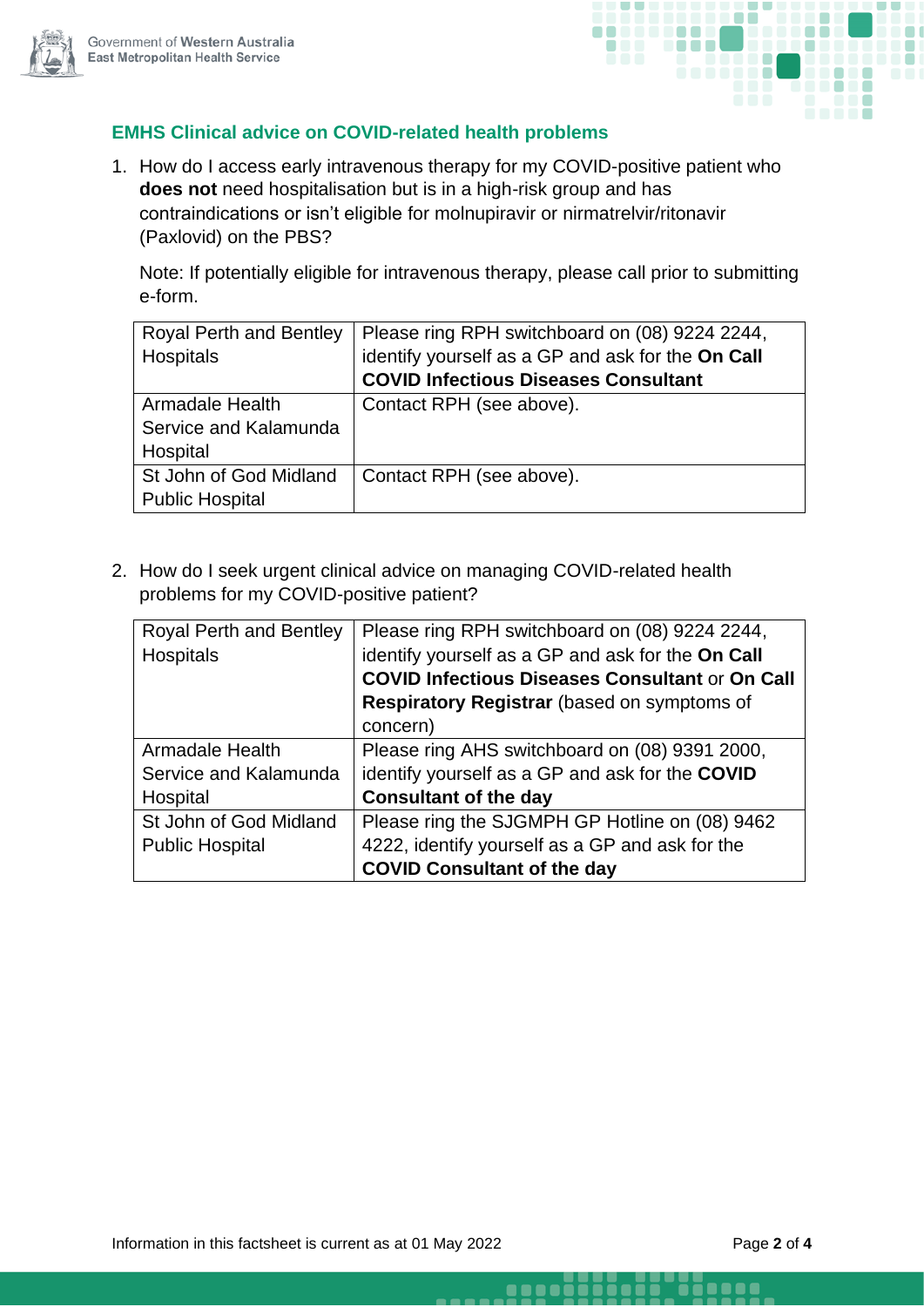



 $\blacksquare$ 

3. How do I seek clinical advice (including accessing social supports) on my COVID-positive patient who was recently discharged?

Call **13 COVID [13 26 843]** for welfare and general/social support.

| <b>Royal Perth and Bentley</b> | Please ring RPH switchboard on (08) 9224 2244,  |
|--------------------------------|-------------------------------------------------|
| Hospitals                      | identify yourself as a GP and ask for the COVID |
|                                | <b>Care Navigator</b>                           |
| Armadale Health                | Please ring AHS switchboard on (08) 9391 2000,  |
| Service and Kalamunda          | identify yourself as a GP and ask for the Duty  |
| Hospital                       | <b>Nurse Manager</b>                            |
| St John of God Midland         | Please ring the SJGMPH GP Hotline on (08) 9462  |
| <b>Public Hospital</b>         | 4222, identify yourself as a GP and ask for the |
|                                | <b>COVID Consultant of the day</b>              |

4. How do I access specialist care for my patient experiencing suspected post-COVID syndrome?

Refer to specialty according to symptom(s) of main concern via usual outpatient referral pathways.

## **EMHS Clinical advice on non-COVID-related health problems in COVID-positive patients**

5. How do I seek urgent clinical advice on non-COVID-related health problems for my COVID-positive patient?

| <b>Royal Perth and Bentley</b> | Please ring RPH switchboard on (08) 9224 2244,     |
|--------------------------------|----------------------------------------------------|
| Hospitals                      | identify yourself as a GP and ask for the relevant |
|                                | specialist team on call                            |
| <b>Armadale Health</b>         | Please ring AHS switchboard on (08) 9391 2000,     |
| Service and Kalamunda          | identify yourself as a GP and ask for the MAU      |
| Hospital                       | admitting consultant                               |
| St John of God Midland         | Please ring the SJGMPH GP Hotline on (08) 9462     |
| <b>Public Hospital</b>         | 4222, identify yourself as a GP and ask for the    |
|                                | relevant specialist team on call                   |